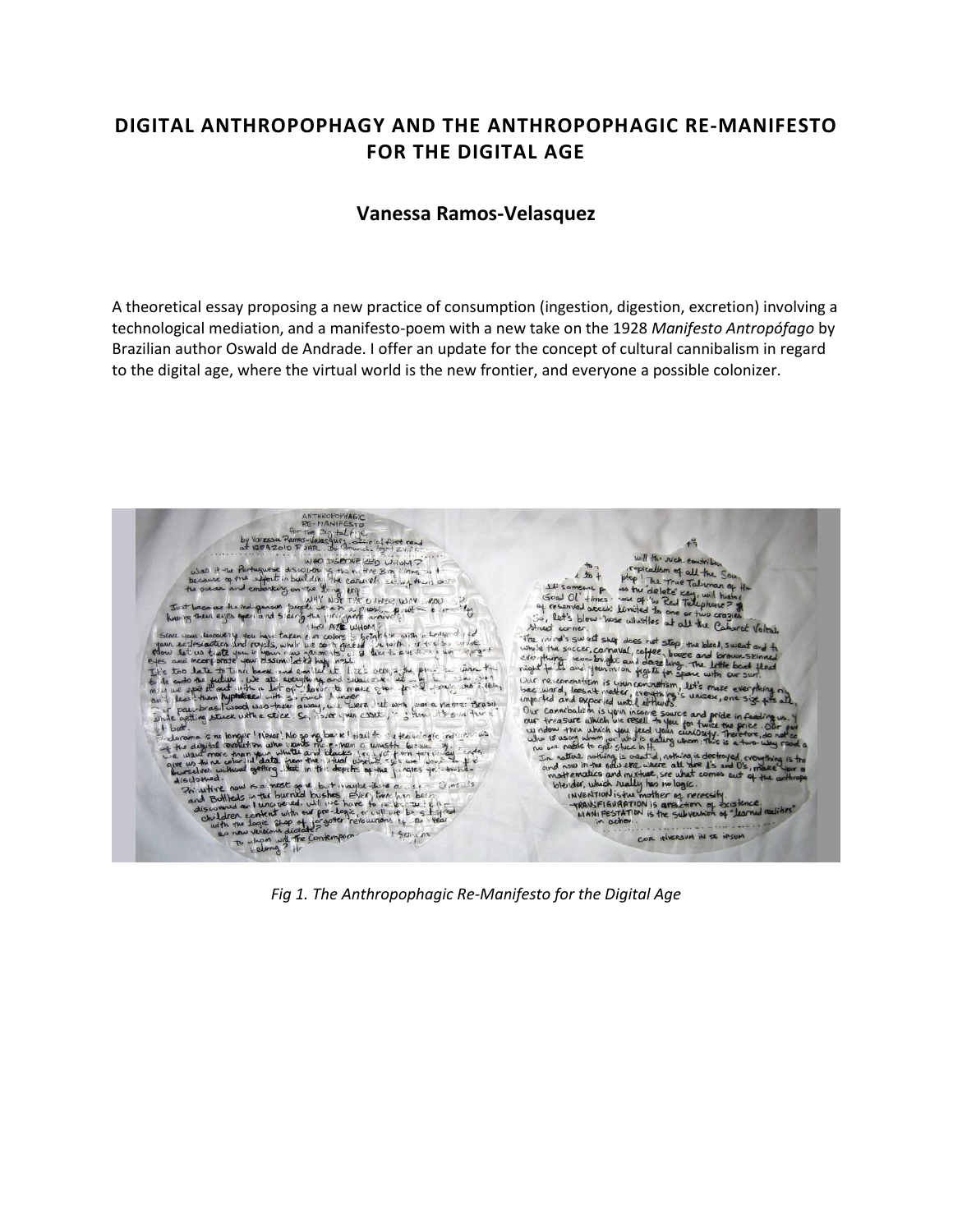

*Fig 2. Anthropophagy*



*Fig 3. Digital Anthropophagy*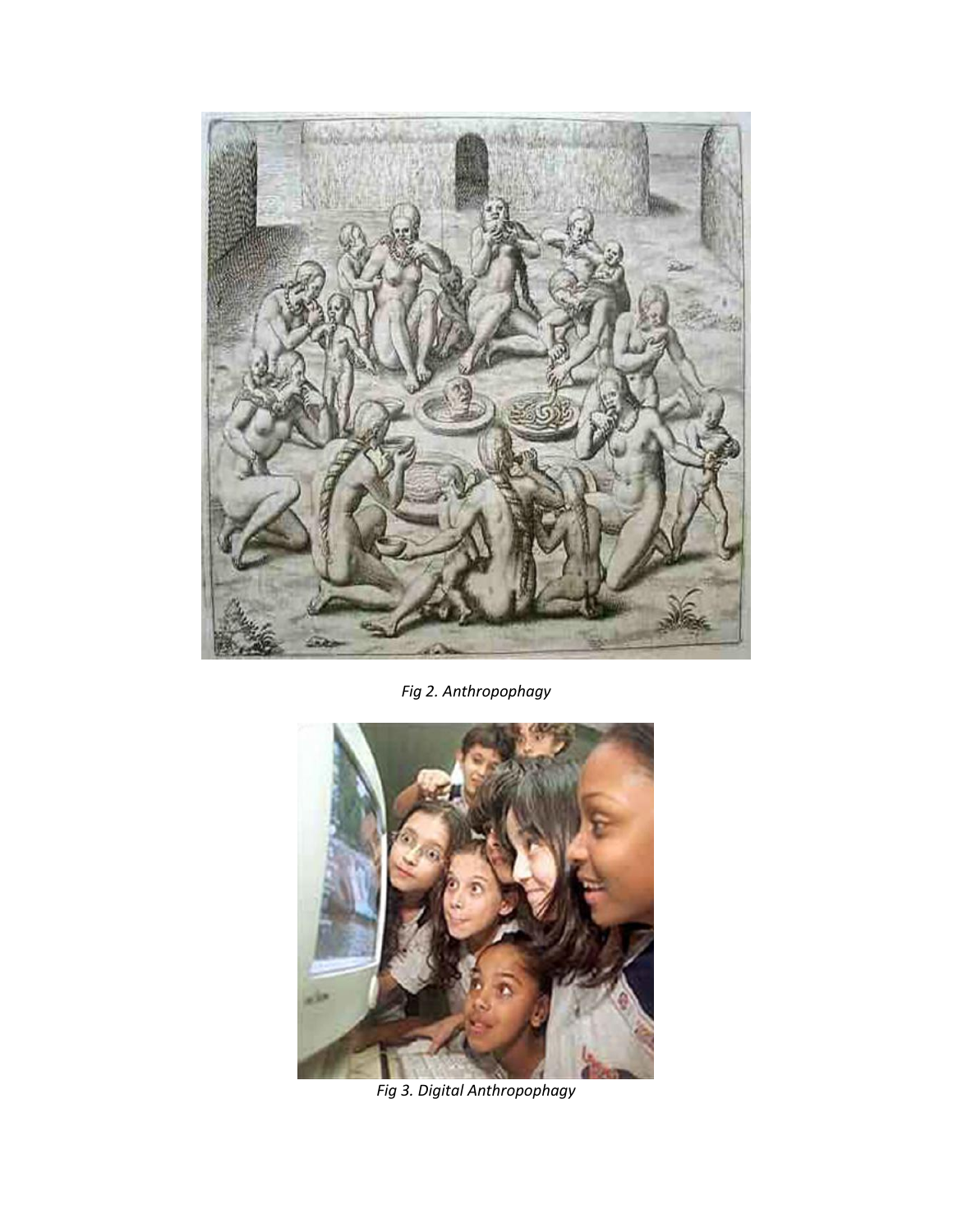#### **ANTHROPOPHAGIC RE-MANIFESTO FOR THE DIGITAL AGE**

Who discovered whom?

Was it the Portuguese discovering the native Brazilians just because of the effort in building the caravels, setting them onto the ocean and embarking on the long trip?

Why not the other way around?

Just because the indigenous people were in a passive position of merely having their eyes open and seeing the foreigners arrive?

Who ate whom?

Since your discovery, you have taken our colors to brighten with a brilliant red your ecclesiastics and royals, while we contagiated you with our tireless smiles. Now let us taste you in your new garments. We'd like to see thru your engorged eyes and incorporate your assimilated happiness.

It's too late to turn back and contest it. Let's accept the past, but turn the table onto the future.

We ate everything and swallowed it dry, but now may we spit it out with a lot of flavor to make good for the foreigners' eyes and leave them hypnotized with so much hunger.

Our pau-brasil wood was taken away, we were left with just a name: "Brasil", while getting stuck with a stick. So, cover your assets, 'cuz now it's our turn at bat.

Pindorama is no longer! Never! No going back! Hail to the technologic indigenous of the digital revolution who wants more than a whistle blower toy.

We want more than your whites and blacks brought from far away lands, give us thine colorful data from the virtual worlds. But we want to find ourselves without getting lost in the depths of the jungles yet-to-be-dis-clothed.

Primitive now is almost gone, but maybe there are some Canneds and Bottleds in the burned bushes. Everything has been discovered and uncovered. Will we have to revert to being children content with our pre-logic, or will we be satisfied with the logic shop of forgotten revolutions of each year as new versions dictate?

To whom will The Contemporary Primal Scream belong?

Hail to innocence and purity! May they never lose themselves in the post-modern emptiness of the Matrix, the new belly button of the world!

Hail to the ignorance of the infant unknown to pixeland!

This time, what will the rich contribution of all mistakes be?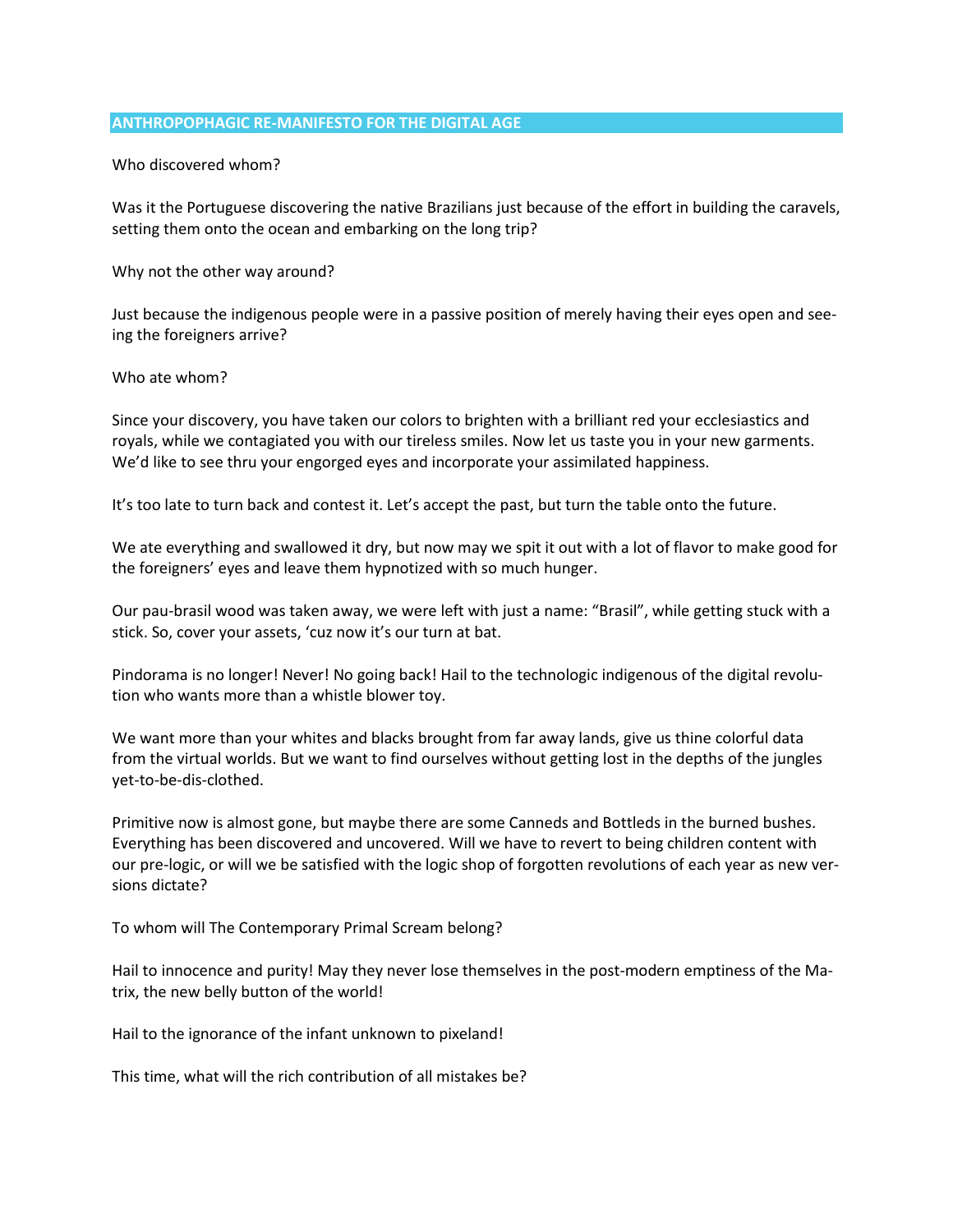Hail to the En-Tropicalism of all the Souths.

Hail to the Laptop! The True Talisman of Happiness!

If someone presses the "delete" key, will history be erased? Good Ol' times those of the Red Telephone? It was just one button of reserved access limited to just one or two crazies. Now every loony has one!

So, let's blow those whistles at all the Cabaret Voltaires of every street corner.

The mind's sweatshop does not stop; the blood, sweat and tears run infinitum while the soccer, carnaval, coffee, booze, and brown-skinned beauties leave everything neon-bright and dazzling. The little boat floats at sunset as night falls and your moon fights for space with our sun.

Our neoconcretism is your concretism, let's make everything right, left, forward or backward, doesn't matter, everything's unisex, one-size fits all, made in China, imported and exported until it hurts.

Our cannibalism is your income source and pride in feeding us. Your trash is our treasure which we resell to you for twice the price. Our poverty is your window through which you feed your curiosity. Therefore, do not complain who is using whom, or who is eating whom. This is a two-way road and no one needs to get stuck in it.

In nature, nothing is created, nothing is destroyed, everything is transformed; and now in the new era where all are 1's and 0's, make your own mathematics and mixture, see what comes out of the anthropologic blender, which really has no logic.

Invention is the mother of necessity.

Transfiguration is a reaction of existence.

Manifestation is the subversion of "learned realities" in action.

### FULL ABSTRACT

The background of my *Digital Anthropophagy* theory comes from the *fair use* conundrum of the Information Age. One of my own art practices is to create films from found footage and openly exposed media. I metabolize these materials into new contexts. In the creative process of this practice, in the age of the Internetworked Information Society as the producer of culture also engaged in remixing, offering a rich self-serving online buffet, I often thought of the Anthropophagic practices of some Brazilian indigenous tribes when they came into contact with their colonizers. The indigenous cannibal honorably eats the foreigner in order to incorporate his strength, experiences and qualities and to see through the cannibalized foreigner's eyes. But I find that in today's digital culture, we unceremoniously consume the world around us in a globalized structure, thus quickly acquiring worldly references and spitting them out in a personal but also somewhat homogenized way. We have thus become both the cannibal and the cannibalized because of the wide and immediate access to information and the incredible reduction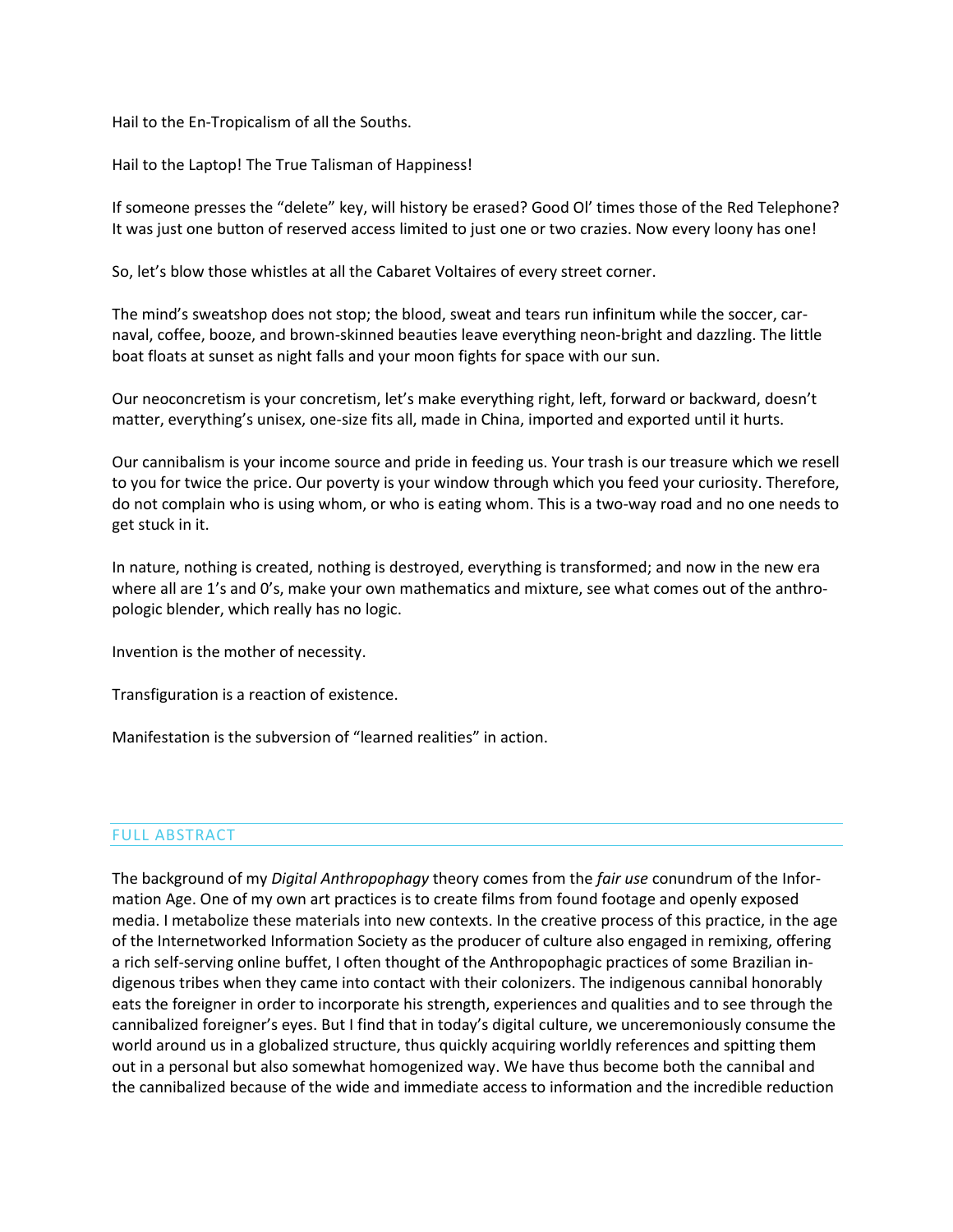of time it now takes to consume that widely available culture. It no longer takes a passive person watching the ships arriving on the shore in order to consume what they might bring aboard, and conversely, for the colonizer in those ships to take away the riches they "discover" in far-away lands. Over five hundred years later, that exchange has now become cross-pollinated and more equal, and happening in an inhuman speed cycle. And the paradigm of power acquisition has now shifted from land ownership of colonies to ownership of information and creative property, especially engendered by the virtual world. This virtual world has started to disintegrate former imperialism and push toward a "democratization of access" and "freedom of use" of information. And so I offer an analysis of Information Metabolism which drives human experiences. I hope this work furthers the discussion on fair use of media, leading to a simplification of global fair use cultural models and practices in the age of digital culture.

Background history leading to my Anthropophagic Re-Manifesto for the Digital Age:

In 1928, a Brazilian Modernist author, Oswald de Andrade wrote the *Manifesto Antropófago*, (the *Cannibal Manifesto*). It was an assertion of the unique Brazilian voice in the emerging modern time, away from clichés of colonialism, while unapologetically metabolizing outside references from the First World. Over 100 years since Brazil's independence from Portugal, the moment of transformation had come! To devour outside artistic influences from Europe, and to finally incorporate all their developments useful to Brazilian culture, while seeking the Brazilian modern identity, strength and unique vision. It was as much a dictum against the colonizer's power, as it was a criticism of the colonized people's hunger for what is not their own. My manifesto-poem offers a new take on the original Manifesto and I call it a "Re-Manifesto", alluding not only to today's remix culture, but also to a re-assertion of previously colonized cultures into the new dynamics and context of cultural influence in the digital era. My *Digital Anthropophagy*position paper likewise, seeks to update that anthropophagic practice of cultural cannibalism to the digital age, proposing that the virtual world is the new frontier and anyone can be a colonizer.

In my Anthopophagic Re-Manifesto, I expose that the allure, the attraction of "the other" is mutual and that it serves to form a symbiotic relationship that feeds both peoples. The concept of "the exotic" is a two-way road, for if one has never seen the other before, their mutual discovery is of equal impact, and a curiosity to consume that newfound exoticism is occurring on both sides. The question thus is not about the symbiosis itself, but about the degree of positive influences and acculturation, especially in the era of an ongoing digital revolution. Of course the great line dividing this equality in colonial times was an economic one: the colonizer upon seeing a newfound land sees money, while the "found people" just sees unknown people. That very innocence of the Golden Age is the exotic raw material that so many in the First World seek, but beware as even in that innocence lies the cannibal spirit. And since there's no more land to discover, the colonizer has now become the entrepreneur who seeks to conquer the virtual landscape of 1's and 0's. But now the "innocent" is born with a much larger capacity to understand and dominate that virtual world. So now the entrepreneur is forced to invite who he or she sees as the cannibals into the game in order to keep the barbarians at the gate. And these little barbarians will grow up to be the entrepreneurs of tomorrow in an endless cycle of digital evolution. Thusly, anyone will be a colonizer, except this time nothing is done by imposition because the networked community functioning as a universal brain decides what gets served up, and consequently what becomes consumable in this natural entropic filtering process.

My Manifesto-Poem is therefore a new take on the original *Manifesto Antropófago*. It is but a glimpse through a prism reflecting how the indigenous Anthropophagic cannibalistic practice resonates to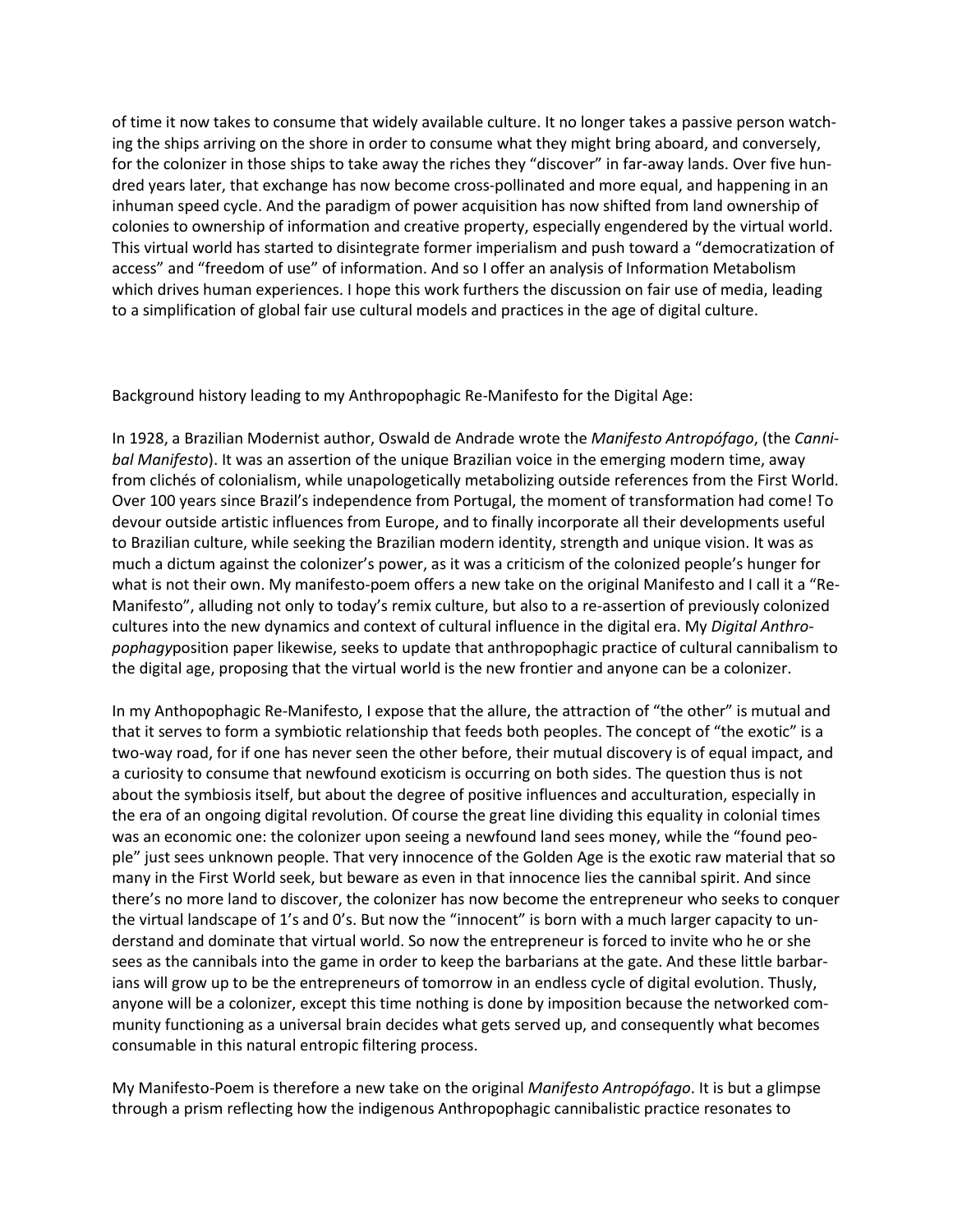today's civilized society, materializing as cannibalistic remix culture spanning the entire world in an age where virtually all colonies have proclaimed their independence. It's the new world order: anyone can chose to be either the colonizer or the colonized, and why not both?

**DIGITAL ANTHROPOPHAGY**

### INTRODUCTION

"Anthropophagy": anthropos = "human being" + phagein = "to eat". Main definitions:

- 1. Cannibalism, as the eating of human flesh by a human or humans
- 2. Self-cannibalism, as the eating of one's own flesh
- 3. Eucharist, the ceremonial eating of the body of Jesus as wine and bread

In my view, these forms of cannibalism have transmutated into a new form, which I would like to propose as *Digital Anthropophagy*, meaning:

- 1. All the aforementioned Anthropophagic practices if done virtually, for example, with the aid of computers, social online networking, and other digital devices; or if executed in reality but facilitated digitally
- 2. A new paradigm of input/output models generated via the internet
- 3. A new practice of cultural consumption involving a technological mediation for input (both the feeding and the being fed), digestion, and output

### **OVERVIEW**

Cultural Cannibalism from tribal origins to today's cultural practices through a mash-up of Biological, Philosophical, Social, Economic, and Artistic perspectives.

- DIGESTIVE PROCESS OF CANNIBALIZATION: ORIGINAL RECYCLERS and REMIXERS
- DIGESTIVE PROCESS OF CANNIBALIZATION IN HUMAN BEHAVIOR: ACTIVE AND REACTIVE AGENTS
- CULTURAL IMPERIALISM AND TECHNICAL BARBARISM LEAD TO A REACTION TO DEMOCRATIZE
- ACCULTURATION MODELS ACCORDING TO A PROPOSED POLYMORPHOUS CANNIBALIST PRACTICE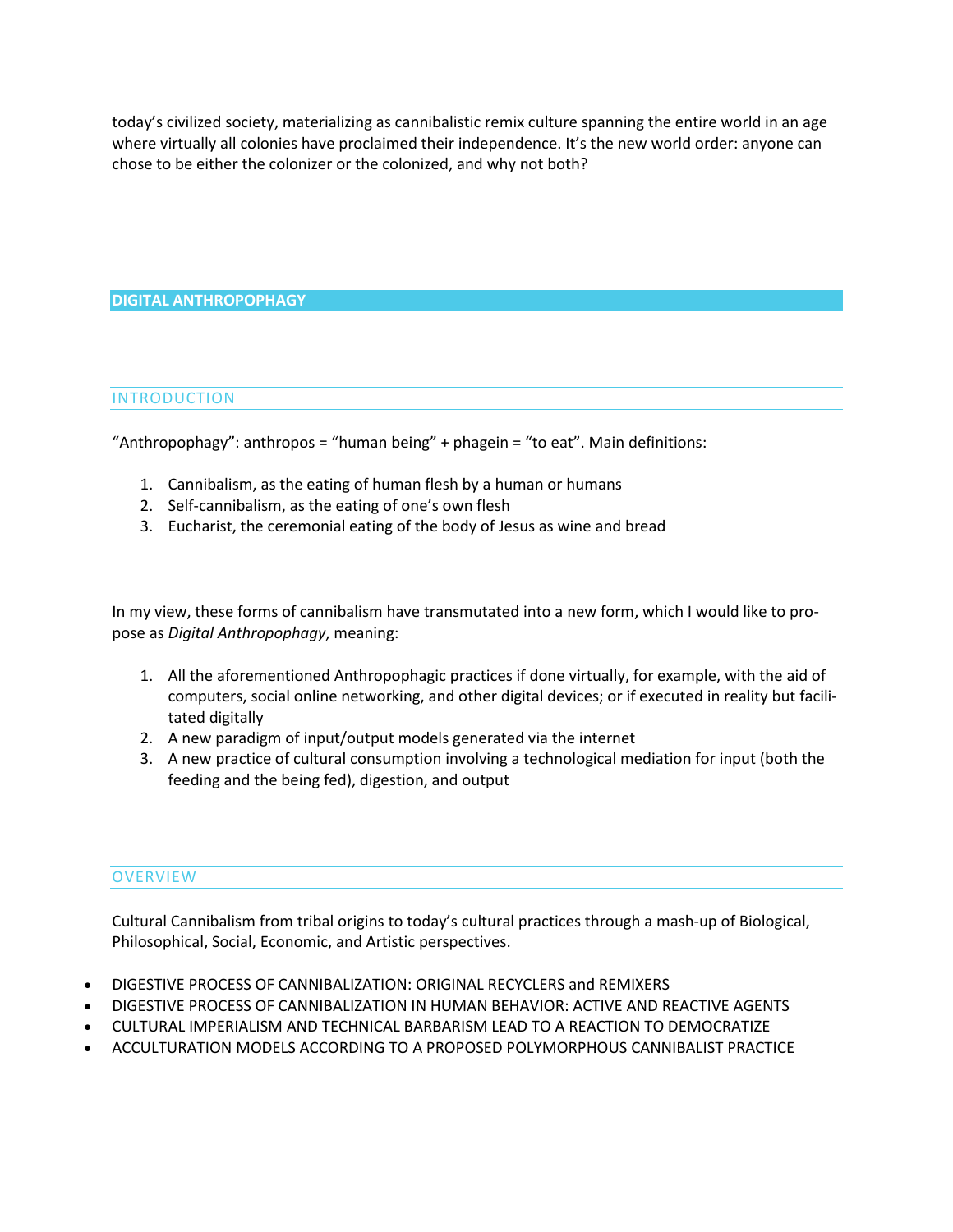## **CHALLENGES**

Human nature reacting to widespread availability of information and culture. Uncontrollable hunger to consume what's available and facility of "public as producer of culture" leading to uncontrollable media usage in the form of appropriation and re-appropriation, memes as an example.

- CYCLES OF CONSUMPTION / MEDIA BOMBARDMENT
- APPROPRIATION
- RE-APPROPRIATION
- THE NEW TECHNOCRACY
- THE NEW CANNIBALISM: TO PROPAGATE OUR HISTORY AND TO SECURE OUR IMMORTALITY

### PROPOSED SOLUTIONS

Considerations for a free and democratic internetworked society.

In practical terms, common sense should guide us in helping to decriminalize the very pillars of freedom of expression and access to information as they are paramount in the new socio-economic development. In his book "Remix", Lawrence Lessig proposes five steps to help us walk the path towards more efficient and sound copyright law.

My own proposed methods involve:

- Credit your sources whenever possible! If you don't know who or where the material came from, use a standard disclaimer that invites the audience to contribute the missing information, much like in the Wikipedia model.
- Use a pre-existing international forum, such as Creative Commons to further internationalize the simplification of copyright regulations into the Copyleft Model, and expand upon it to ensure owners of the creative property are getting paid in a fair method for the use of their work.
- If this model starts to fairly valuate the exchange of intellectual property, then Mafia-like organizations who collect money on behalf of artists will naturally become obsolete and disappear, just like in a process of natural selection and evolution.
- Treat other people's output as you would like yours to be treated, keeping in mind that imitation is still one of the highest forms of flattery, but that we have moved way past that simplistic form of content integration onto higher forms of remix culture and beyond, where everybody can win. New technologies will always bring with them new possibilities and probabilities that cannot be stopped or reversed. Therefore it is up to each of us to be creative in how not to lose profit but more importantly in how to gain new profit. And by profit I don't mean just money, but all that is made possible by being internetworked. A new gateway to a new kind of enrichment.